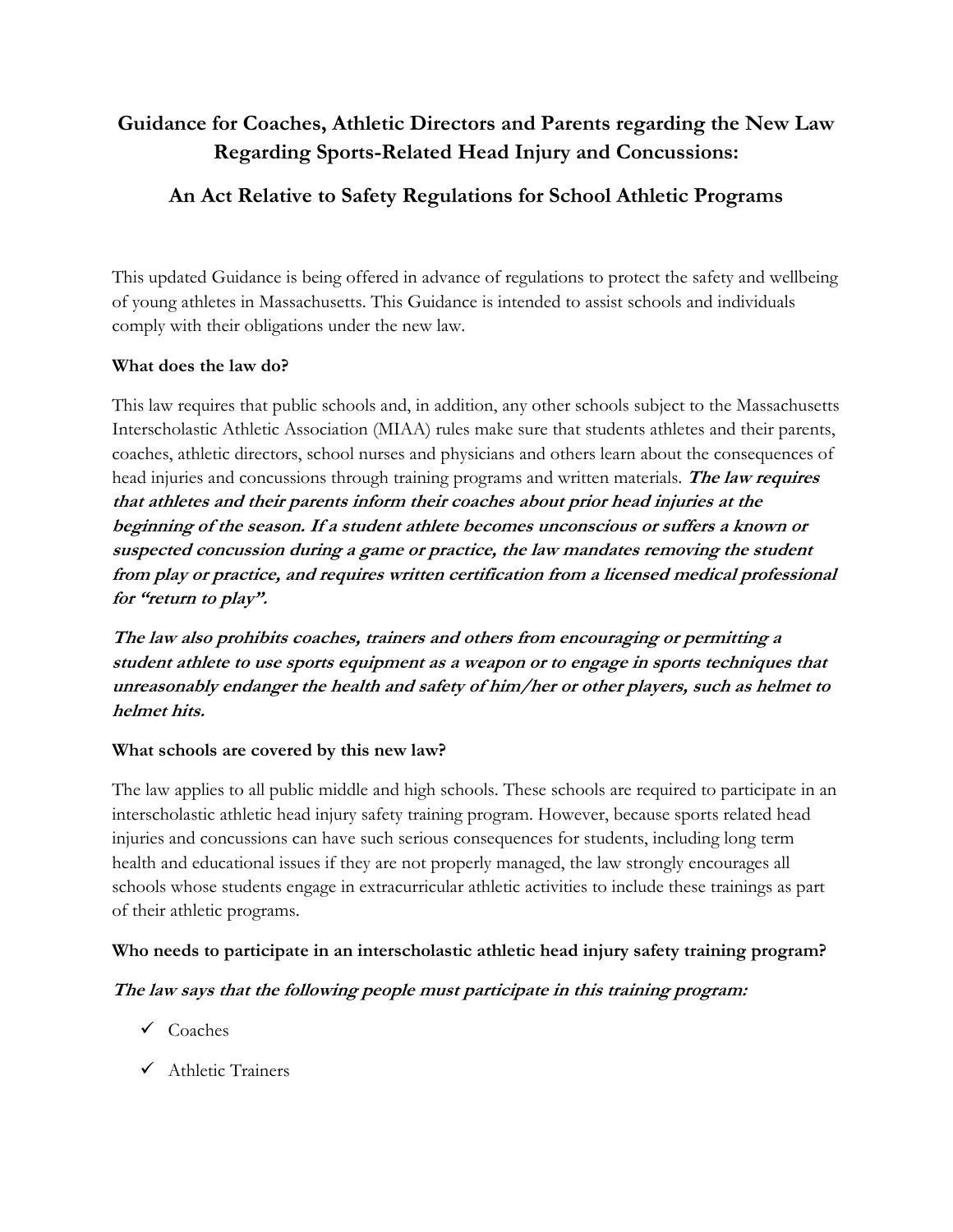- $\checkmark$  Parent volunteers for any extracurricular athletic activity
- $\checkmark$  Physicians employed by the school or who volunteer for any extracurricular athletic activity
- $\checkmark$  School nurses or nurses who volunteer for any extracurricular athletic activity
- $\checkmark$  Athletic Directors
- $\checkmark$  School Marching Band Directors
- $\checkmark$  Parents or legal guardians of children who participate in any extracurricular athletic activity

Written materials described below can be used as an alternative for those individuals without access to the online trainings or for whom English is not a first language.

The law also recommends that student athletes themselves participate in such a course or receive printed materials with information about concussions.

#### How can I complete this interscholastic athletic head injury safety training?

Two free on-line courses are available and contain all information required by the law, including signs and symptoms of concussion, how to respond to a suspected concussion, what you need to do to help an athlete when he/she is cleared to safely "return to play", and what you can do to prevent sports related head injuries. Both courses provide certificates of completion. You should keep this certificate because schools may be collecting that information in order to comply with the law.

#### Heads Up: Concussion in Youth Sports: (Course #1)

The first on-line course is available through the Centers for Disease Control and Prevention at:

#### http://www.cdc.gov/concussion/HeadsUp/online training.html

The training uses expert interviews and interactive elements to train coaches and others on concussion. This course includes additional materials for coaches, parents, athletes and school nurses. Additional educational materials on concussion and their impact can be found at:

#### http://www.cdc.gov/concussion/

CDC has information available for individuals, including parents and athletes whose first language is Spanish and may not find the on-line course accessible:

| Coaches:       | http://www.cdc.gov/concussion/pdf/Coach Guide-a.pdf         |
|----------------|-------------------------------------------------------------|
|                | http://www.cdc.gov/concussion/pdf/coaches Engl.pdf          |
| School Nurses: | http://www.cdc.gov/concussion/HeadsUp/schools.html          |
| Athletes:      | http://www.cdc.gov/concussion/pdf/Athletes Fact Sheet-a.pdf |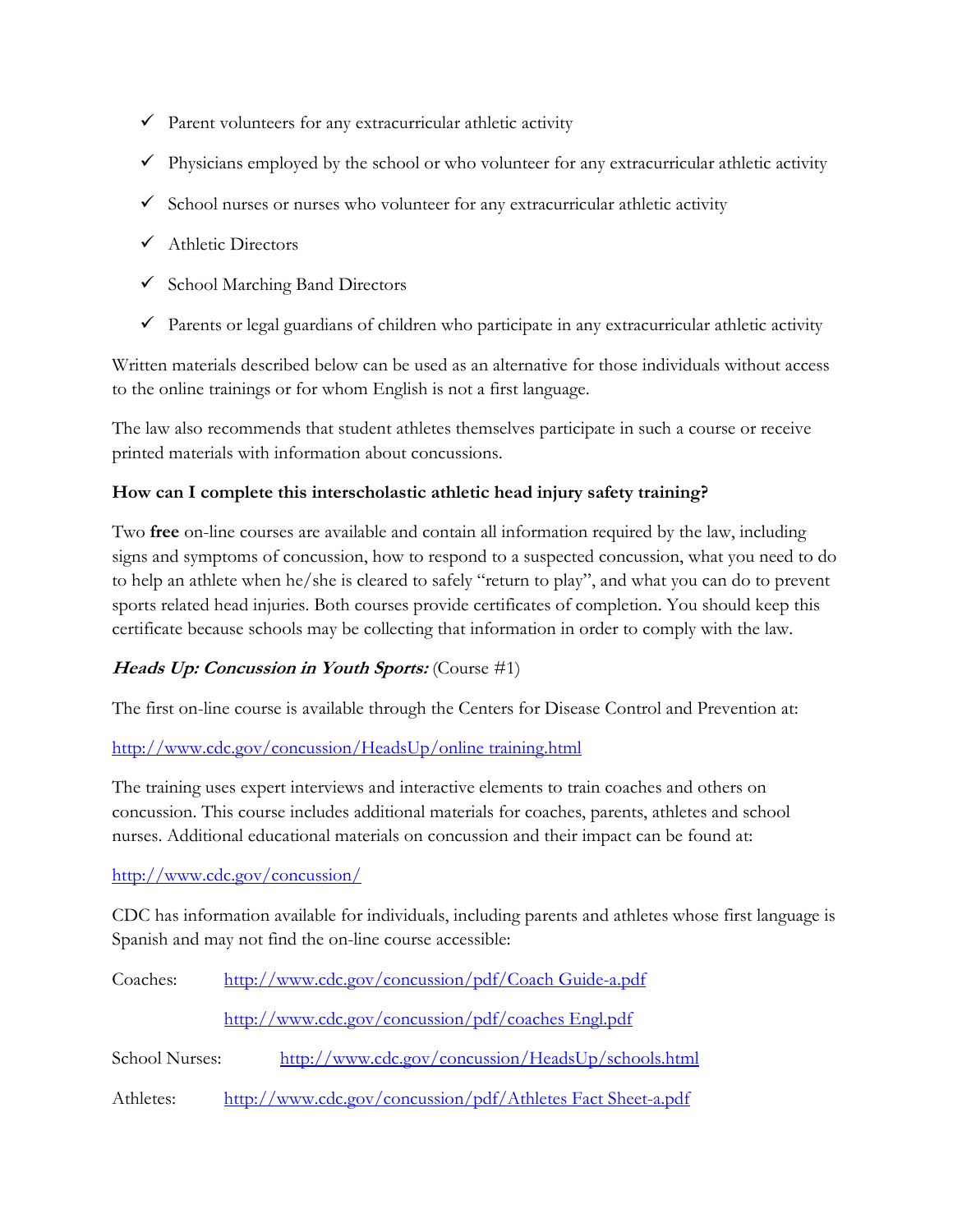http://www.cdc.gov/concussion/pdf/Athletes Fact Sheet Spanish-a.pdf

Parents: http://www.cdc.gov/concussion/pdf/Parents Fact Sheet-a.pdf

http://www.cdc.gov/concussion/pdf/Parents Fact Sheet Spanish-a.pdf

**Concussion in Sports: What You Need to Know** (Course #2) from the National Federation of State High School Associations

This on-line course is available through NFHS. You need to click the "order here" button and complete a brief registration form to take the course. However, you do not need to be a member of NFHS to access this course. Go to: http://www.nfhslearn.com/electiveDetail.aspx?courseID=15000

#### How would I know if an athlete may have a concussion?

While the symptoms of concussions vary from person to person, the Centers of Disease Control and Prevention have developed helpful materials that can assist you in understanding the signs.

Go to: http://www.cdc.gov/concussion/signs symptoms.html

### What should I do if one of my players may have suffered a concussion or head injury during practice or a game?

If a student has become unconscious, suffered, or is suspected of having suffered, a concussion during a game or practice, the student **MUST** be removed from play. The student **MAY NOT** go back into that same game or practice even if the athlete says "I feel fine."

#### When can an athlete be "returned to play"?

The law is clear that a student who may have suffered a head injury may not return to the same game or practice. It is also required that student athletes be certified for return to play by a licensed medical professional. It is strongly recommended that this professional have familiarity with concussion diagnosis and management.

#### How will medical professionals be informed of the law?

The Department of Public Health is working with the Massachusetts Medical Society, the American Academy of Pediatrics, Athletic Trainers of Massachusetts and others to inform physicians, athletic trainers, nurses, emergency room personnel around the state about the new law.

#### How will parents learn about the law?

The law requires that schools make sure that parents of athletes and marching band members and parent volunteers are provided with the sports concussion awareness course, either on-line or through written materials. To comply with this component of the law, schools may provide parents with information on the 2 on-line courses describe above or schools may provide copies of the materials found at: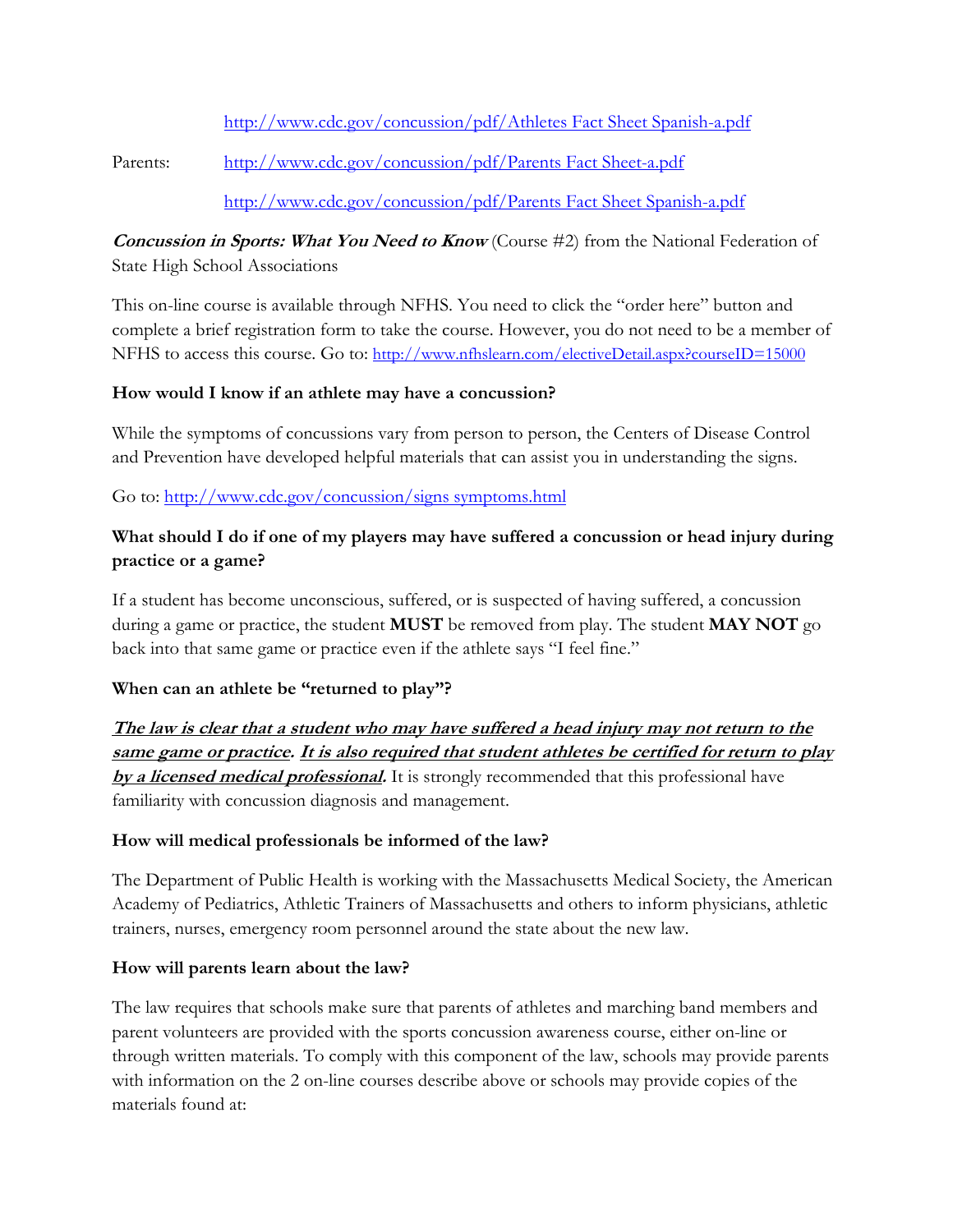http://www.cdc.gov/concussion/pdf/Parents Fact Sheet-a.pdf

http://www.cdc.gov/concussion/pdf/Parents Fact Sheet Spanish-a.pdf

http://www.cdc.gov/concussion/pdf/quiz Eng.pdf

#### Do coaches or trainers have other obligations under the law?

Yes. As noted above, coaches, trainers or volunteers for an extracurricular athletic activity are not allowed to encourage or permit a student to engage in any dangerous athletic technique that unnecessarily endangers the health of him/herself or another player, including using a helmet or any other sports equipment as a weapon.

#### Who is responsible for keeping track of compliance with this law?

The superintendent of the school district or the director of the school must maintain records of the district's or school's compliance with the law.

#### Do parents and athletes have other responsibilities under the law?

Yes, Students and their parents or legal guardians must provide information to the school regarding any previous sports head injury at the start of each sports season. Parents and athletes can be asked to provide information in a format selected by the school. However, these forms must require the signature of both the student and the parent or legal guardian. Coaches must receive this information prior to allowing any student to participate in an extracurricular athletic activity so they can identify students who are at greater risk for repeated head injuries.

## What does the new law say about the liability of a school district, its officers or employees if one of my players gets hurt?

This new law does not change the existing law regarding lawsuits and legal liability. School districts are advised to consult with their legal advisor as needed.

### What does the new law say about the legal liability of other people who volunteer to assist with extracurricular sports if a player gets hurt?

This new law clearly states that volunteers who assist with extracurricular athletic activities will not be liable for civil damages for any acts or omissions related to the law unless they are willfully or wantonly negligent.

#### Where can I get more information about the law?

The full text of the law is available at: www.mass.gov/legis/laws/seslaw10/sl100166.htm

#### Where can I get more information about concussions and how to respond if they occur?

Information about sports related concussions is available at the following websites: